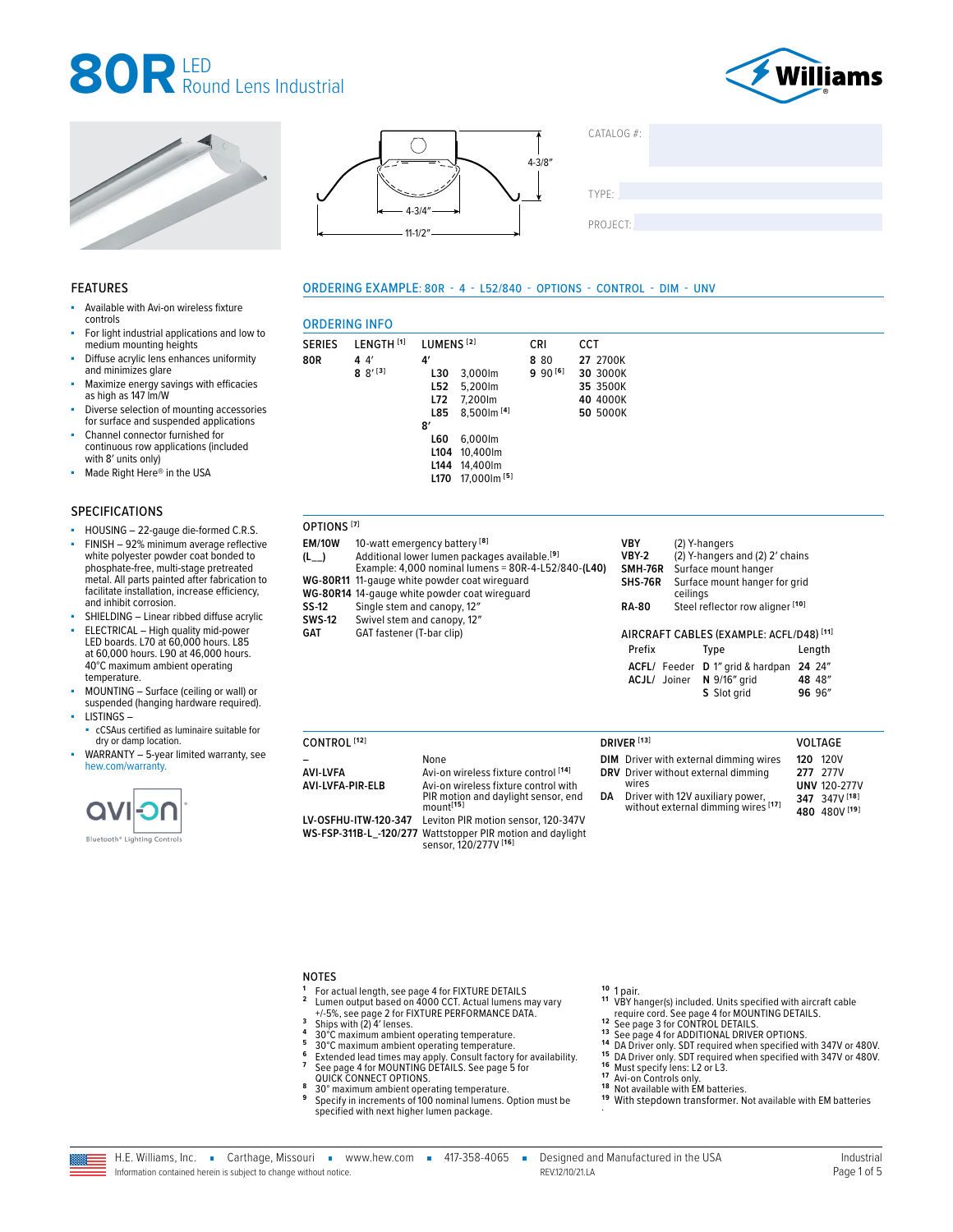# **80R** LED<br>
Round Lens Industrial

#### <span id="page-1-0"></span>FIXTURE PERFORMANCE DATA

|                  |                 | LED PACKAGE   DELIVERED LUMENS | <b>WATTAGE</b> | <b>EFFICACY (Im/W)</b> |
|------------------|-----------------|--------------------------------|----------------|------------------------|
|                  | L30             | 3,031                          | 20.5           | 147.9                  |
| ᡱ                | L <sub>52</sub> | 5.224                          | 37.6           | 139.1                  |
|                  | L72             | 7.291                          | 54.3           | 134.2                  |
|                  | L85             | 8.563                          | 65.5           | 130.8                  |
|                  | L60             | 6,062                          | 41.3           | 147.0                  |
| $\tilde{\infty}$ | L104            | 10.447                         | 73.4           | 142.4                  |
|                  | L144            | 14.583                         | 108.6          | 134.3                  |
|                  | L170            | 17.126                         | 131.0          | 130.8                  |

- Photometrics tested in accordance with IESNA LM-79. Results<br>- Shown are based on 25°C ambient temperature.<br>- Wattage shown is average for 120V through 277V input.<br>- Results based on 4000K, 80 CRI, actual lumens may vary

■ Use multiplier table to calculate additional options.

#### MULTIPLIER TABLE

|        | <b>COLOR TEMPERATURE</b> |                          |  |  |
|--------|--------------------------|--------------------------|--|--|
|        | CCT                      | <b>CONVERSION FACTOR</b> |  |  |
|        | 2700K                    | 0.94                     |  |  |
|        | 3000K                    | 0.96                     |  |  |
| 80 CRI | 3500K                    | 0.97                     |  |  |
|        | 4000K                    | 1.00                     |  |  |
|        | 5000K                    | 1.03                     |  |  |
|        | 2700K                    | 0.77                     |  |  |
|        | 3000K                    | 0.79                     |  |  |
| 90 CRI | 3500K                    | 0.80                     |  |  |
|        | 4000K                    | 0.83                     |  |  |
|        | 5000K                    | 0.86                     |  |  |

#### PHOTOMETRY

**80R-4-L85/840** Total Luminaire Output: 8563 lumens; 65.5 Watts | Efficacy: 131 lm/W



|              |                       | <b>HORIZONTAL ANGLE</b> |                |                |                     |
|--------------|-----------------------|-------------------------|----------------|----------------|---------------------|
|              | <b>VERTICAL ANGLE</b> | 0°                      | 45°            | $90^\circ$     | <b>ZONAL LUMENS</b> |
|              | 0                     | 2930                    | 2930           | 2930           |                     |
|              | 5                     | 2953                    | 2907           | 2904           | 277                 |
|              | 15                    | 2811                    | 2799           | 2821           | 790                 |
|              | 25                    | 2526                    | 2583           | 2646           | 1189                |
|              | 35                    | 2121                    | 2278           | 2395           | 1416                |
|              | 45                    | 1648                    | 1868           | 2048           | 1441                |
|              | 55                    | 1176                    | 1450           | 1671           | 1290                |
| DISTRIBUTION | 65                    | 734                     | 1039           | 1242           | 1010                |
|              | 75                    | 375                     | 689            | 868            | 692                 |
|              | 85                    | 76                      | 376            | 485            | 366                 |
|              | 90                    | 2                       | 210            | 296            |                     |
| CANDLEPOWER  | 95                    | $\mathbf 0$             | 57             | 156            | 88                  |
|              | 105                   | 0                       | 6              | $\overline{2}$ | 4                   |
|              | 115                   | 0                       | $\overline{2}$ | 1              | 1                   |
|              | 125                   | 0                       | 1              | $\mathbf 0$    | 0                   |
|              | 135                   | 0                       | 0              | 0              | $\Omega$            |
|              | 145                   | 0                       | 0              | 0              | 0                   |
|              | 155                   | 0                       | 0              | 0              | 0                   |
|              | 165                   | 0                       | 0              | 0              | 0                   |
|              | 175                   | 0                       | 0              | 0              | 0                   |
|              | 180                   | 0                       | 0              | 0              |                     |

|               | <b>ZONE</b> | <b>LUMENS</b> | % FIXTURE |
|---------------|-------------|---------------|-----------|
|               | $0 - 30$    | 2256          | 26        |
|               | $0 - 40$    | 3672          | 43        |
|               | $0 - 60$    | 6402          | 75        |
|               | $0 - 90$    | 8470          | 99        |
| LUMEN SUMMARY | $90 - 120$  | 92            |           |
|               | $90 - 150$  | 93            |           |
|               | $90 - 180$  | 93            |           |
|               | $0 - 180$   | 8563          | 100       |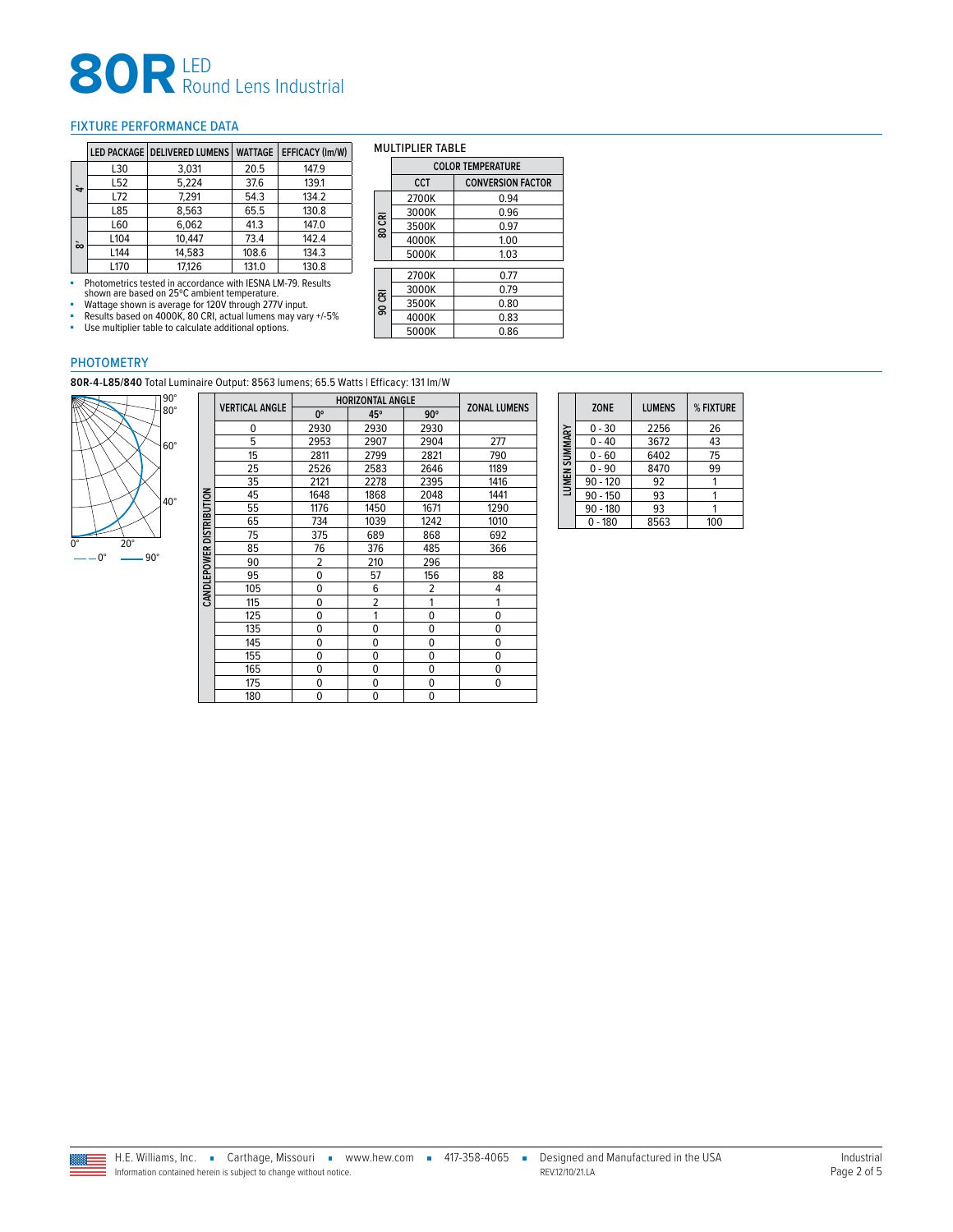## **80R** LED<br>
Round Lens Industrial

#### <span id="page-2-0"></span>CONTROL DETAILS

SENSOR PLACEMENT



#### AVI-LVFA-PIR-ELB

| <b>SPECIFICATIONS</b>      |                                                                  | <b>SENSOR CO</b>       |
|----------------------------|------------------------------------------------------------------|------------------------|
| <b>TYPE</b>                | PIR Motion + Daylight                                            | Large motion           |
| <b>MOUNTING HEIGHT</b>     | $8' - 45'$                                                       | 45' height: ø6         |
| LENS                       | Single lens detects<br>high and low bay motion.                  | 10 <sup>7</sup><br>15' |
| <b>DETECTION ANGLE</b>     | $360^\circ$                                                      | 20'<br>25'             |
| <b>TEMPERATURE RANGE</b>   | -30 $^{\circ}$ to 70 $^{\circ}$ C                                | 30'<br>35'             |
| <b>RELATIVE HUMIDITY</b>   | 90 to 95% at 30°C                                                | 45'<br>34' 28' 22'     |
| <b>COMMISSIONING</b>       | App (iOS or Android)                                             |                        |
| <b>SYSTEM REQUIREMENTS</b> | Avi-On wireless fixture controls plus<br>desktop and mobile apps |                        |
| <b>MANUFACTURER</b>        | Avi-On                                                           |                        |
|                            | <b>OCIIVO</b><br>Bluetooth <sup>®</sup> Lighting Controls        |                        |

#### SENSOR COVERAGE PATTERNS

| Large motion                                                    | Small motion<br>20' height: ø28' coverage                                    |  |  |
|-----------------------------------------------------------------|------------------------------------------------------------------------------|--|--|
| 45' height: ø68' coverage                                       |                                                                              |  |  |
| 10'<br>15'<br>20 <sup>′</sup>                                   | n<br>3'<br>61<br>Q'                                                          |  |  |
| 25'<br>30'                                                      | 12 <sup>r</sup><br>15'                                                       |  |  |
| 35'<br>451<br>34' 28' 22' 14'<br>$\alpha$<br>14'<br>22' 28' 34' | 18 <sup>r</sup><br>20'<br>$35'$ $0'$<br>2F<br>$\mathsf{E}'$<br>10<br>10.5'14 |  |  |

### LV-OSFHU-ITW-120-347

| <b>SPECIFICATIONS</b>    |                                                    | <b>SENSOI</b>                        |
|--------------------------|----------------------------------------------------|--------------------------------------|
| <b>TYPE</b>              | <b>PIR Motion</b>                                  | High bay<br>40' heigh                |
| <b>MOUNTING HEIGHT</b>   | $8' - 40'$                                         |                                      |
| LENS                     | Interchangeable high bay, low bay or<br>aisle mask | 15'                                  |
| <b>DETECTION ANGLE</b>   | $360^\circ$                                        | 27<br>40'                            |
| <b>TEMPERATURE RANGE</b> | -10 $\degree$ to 71 $\degree$ C                    | 20'<br>30<br>30'                     |
| <b>RELATIVE HUMIDITY</b> | 20% to 90% non-condensing                          | 15'<br>$\Omega'$                     |
| <b>MANUFACTURER</b>      | Leviton                                            | 15'<br>20'<br>15'<br>30 <sup>o</sup> |



#### Low bay 25′ height: ø60′ coverage



#### WS-FSP-311B-L2-120/277

| <b>SPECIFICATIONS</b>    |                                   |
|--------------------------|-----------------------------------|
| TYPF                     | PIR Motion + Daylight             |
| <b>MOUNTING HEIGHT</b>   | $8' - 20'$                        |
| <b>DETECTION ANGLE</b>   | $360^\circ$                       |
| <b>TEMPERATURE RANGE</b> | -40 $^{\circ}$ to 75 $^{\circ}$ C |
| <b>COMMISSIONING</b>     | App (iOS or Android)              |
| <b>MANUFACTURER</b>      | Wattstopper                       |
|                          |                                   |

### SENSOR COVERAGE PATTERNS

L2 8' height: ø48' coverage



#### **L3** 20′ height: ø40′ coverage



### SENSOR COVERAGE PATTERNS

H.E. Williams, Inc. Carthage, Missouri = www.hew.com = 417-358-4065 = Designed and Manufactured in the USA<br>Information contained herein is subject to change without notice. Information contained herein is subject to change without notice.

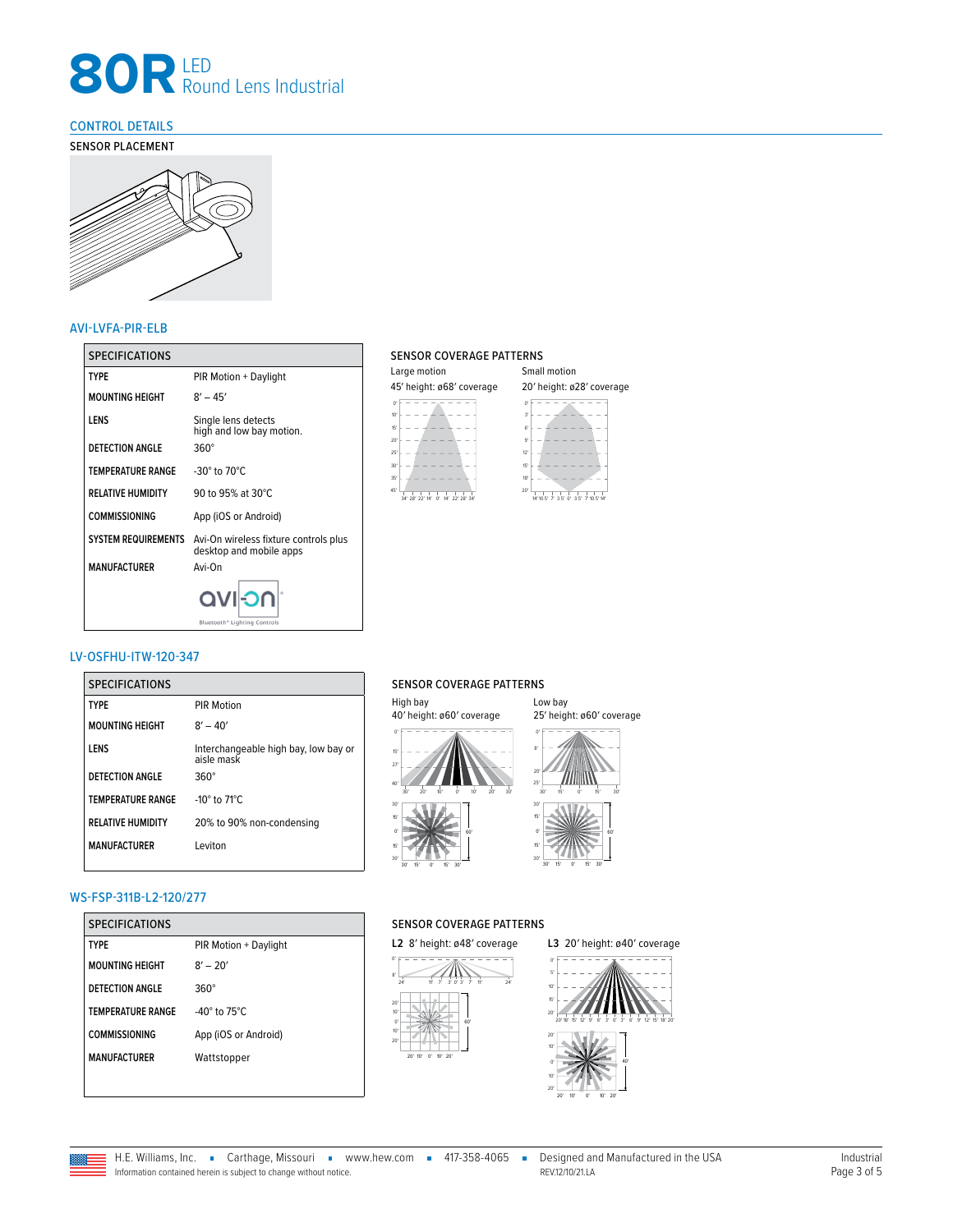# **80R** LED<br>
Round Lens Industrial

#### <span id="page-3-2"></span>ADDITIONAL DRIVER OPTIONS

| Note: Lumen restrictions apply, consult product builder at hew.com/product-builder. |                                                                                         |  |
|-------------------------------------------------------------------------------------|-----------------------------------------------------------------------------------------|--|
| <b>CATALOG NUMBER</b>                                                               | <b>DESCRIPTION</b>                                                                      |  |
| <b>DRV</b>                                                                          | Driver prewired for non-dimming applications                                            |  |
| <b>DIM</b>                                                                          | Dimming driver prewired for 0-10V low voltage applications                              |  |
| DIM1                                                                                | 1% dimming driver prewired for 0-10V low voltage applications                           |  |
| <b>DIM LINE</b>                                                                     | Line voltage dimming driver (TRIAC and ELV compatible, 120V only)                       |  |
| <b>DIM TRC</b>                                                                      | Line voltage dimming driver (TRIAC compatible, 120V only)                               |  |
| DA                                                                                  | Dimming driver with 12V auxiliary                                                       |  |
| SD40                                                                                | 40% step-dimming driver                                                                 |  |
| SD50                                                                                | 50% step-dimming driver                                                                 |  |
| DALI                                                                                | DALI dimming driver                                                                     |  |
| LTE LINE                                                                            | Lutron Hi-lume 1% 2-wire dimming driver forward phase line voltage controls (120V only) |  |
| LDE1                                                                                | Lutron Hi-lume 1% EcoSystem dimming LED driver                                          |  |
| <b>ELDO SOLOB</b>                                                                   | EldoLED Solodrive, 0.1% dimming driver for 0-10V controls                               |  |
| ELDO SOLOB DALI                                                                     | EldoLED Solodrive, 0.1% dimming driver for DALI controls                                |  |
| ELDO ECO1                                                                           | EldoLED Ecodrive, 1% dimming driver for 0-10V controls                                  |  |
| ELDO ECO1 DALI                                                                      | EldoLED Ecodrive, 1% dimming driver for DALI controls                                   |  |

#### <span id="page-3-0"></span>FIXTURE DETAILS

#### BACKVIEW

8′ fixture uses (4) 4′ reflectors.



#### <span id="page-3-1"></span>MOUNTING DETAILS

#### STANDARD HARDWARE FOR SUSPENDED PRODUCT (Grid and Hardpan) CORD FOR SUSPENDED PRODUCT



- Notes**:**
- Fixtures are provided with adjustable length aircraft cables, (2) VBY hangers and mounting hardware, must specify.
- Electrical supply is brought into the feeder fixture, either as part of a row or as a stand-alone unit. Joiner fixtures complete the row.
- The feeder kits are standard with a 5″ canopy to cover the junction box and a 2″ canopy at the non-feed point. No J-box is required at non-feed points.

Units specified with aircraft cable require cord. Please specify cord type using ordering information below.

| EXAMPLE: S2438/W |                            |            |                  |                         |
|------------------|----------------------------|------------|------------------|-------------------------|
| <b>CORD TYPE</b> | <b>I FNGTH</b>             | # OF COND. | <b>WIRF SIZE</b> | COLOR                   |
|                  | 24 24"<br>48 48"<br>96 96" | 5          | 8                | /W White<br>/B<br>Black |





swivel RA-80 WG-8011 OR WG-8014